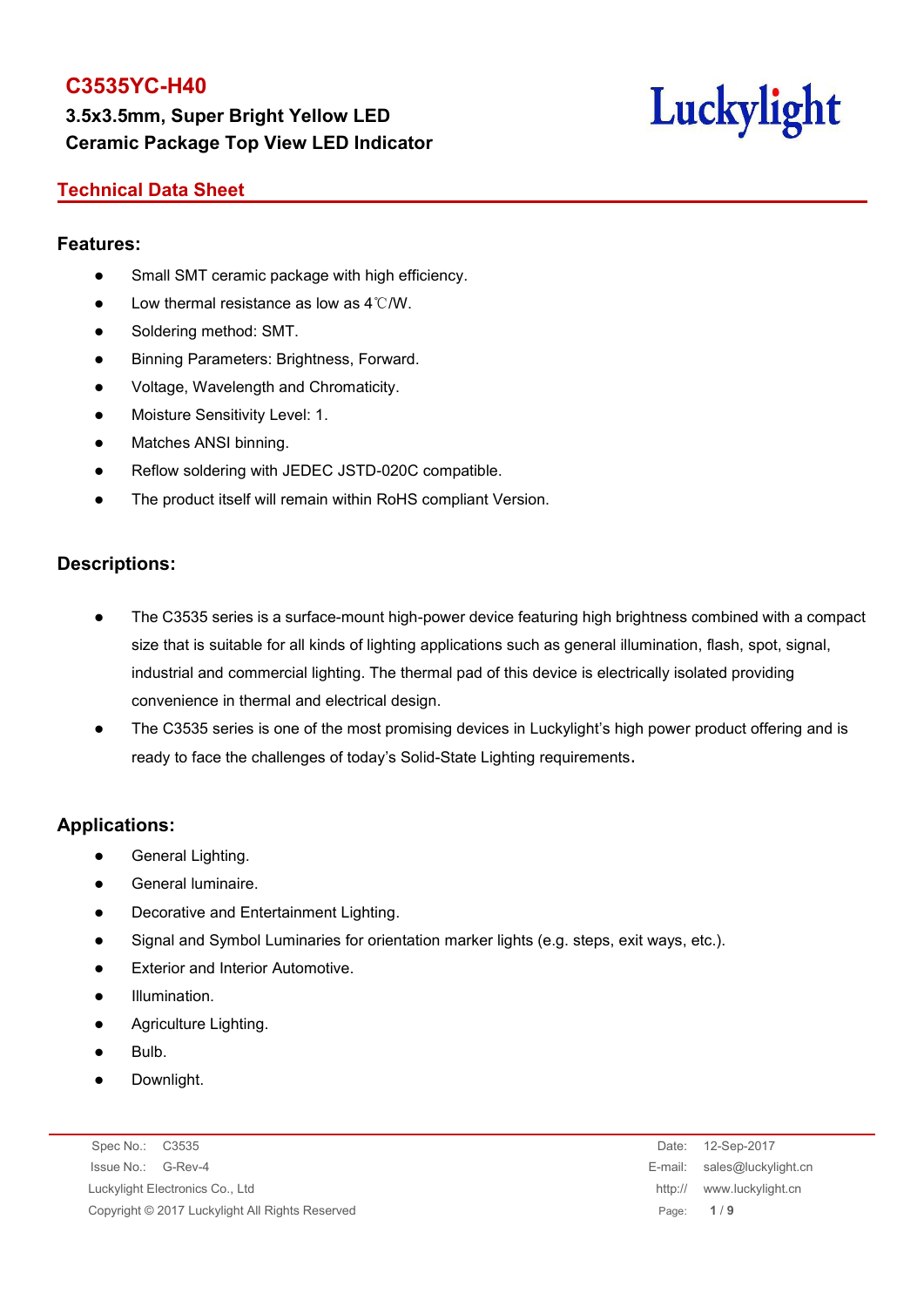# **3.5x3.5mm, Super Bright Yellow LED Ceramic Package Top View LED Indicator**



#### **Technical Data Sheet**

| C3535YC-H40<br>Water Clear<br><b>Super Bright Yellow</b> | Part No. | <b>Emitting Color</b> | <b>Lens Color</b> |  |  |
|----------------------------------------------------------|----------|-----------------------|-------------------|--|--|
|                                                          |          |                       |                   |  |  |

#### **Package Dimension:**













#### Notes:

- 1. All dimensions are in millimeters (inches).
- 2. Tolerance is  $\pm$  0.25 mm (.010") unless otherwise noted.

Spec No.: C3535 Issue No.: G-Rev-4 Luckylight Electronics Co., Ltd. Copyright © 2017 Luckylight All Rights Reserved

| Date:   | 12-Sep-2017         |  |
|---------|---------------------|--|
| E-mail: | sales@luckylight.cn |  |
| http:// | www.luckylight.cn   |  |
| Page:   | 2/9                 |  |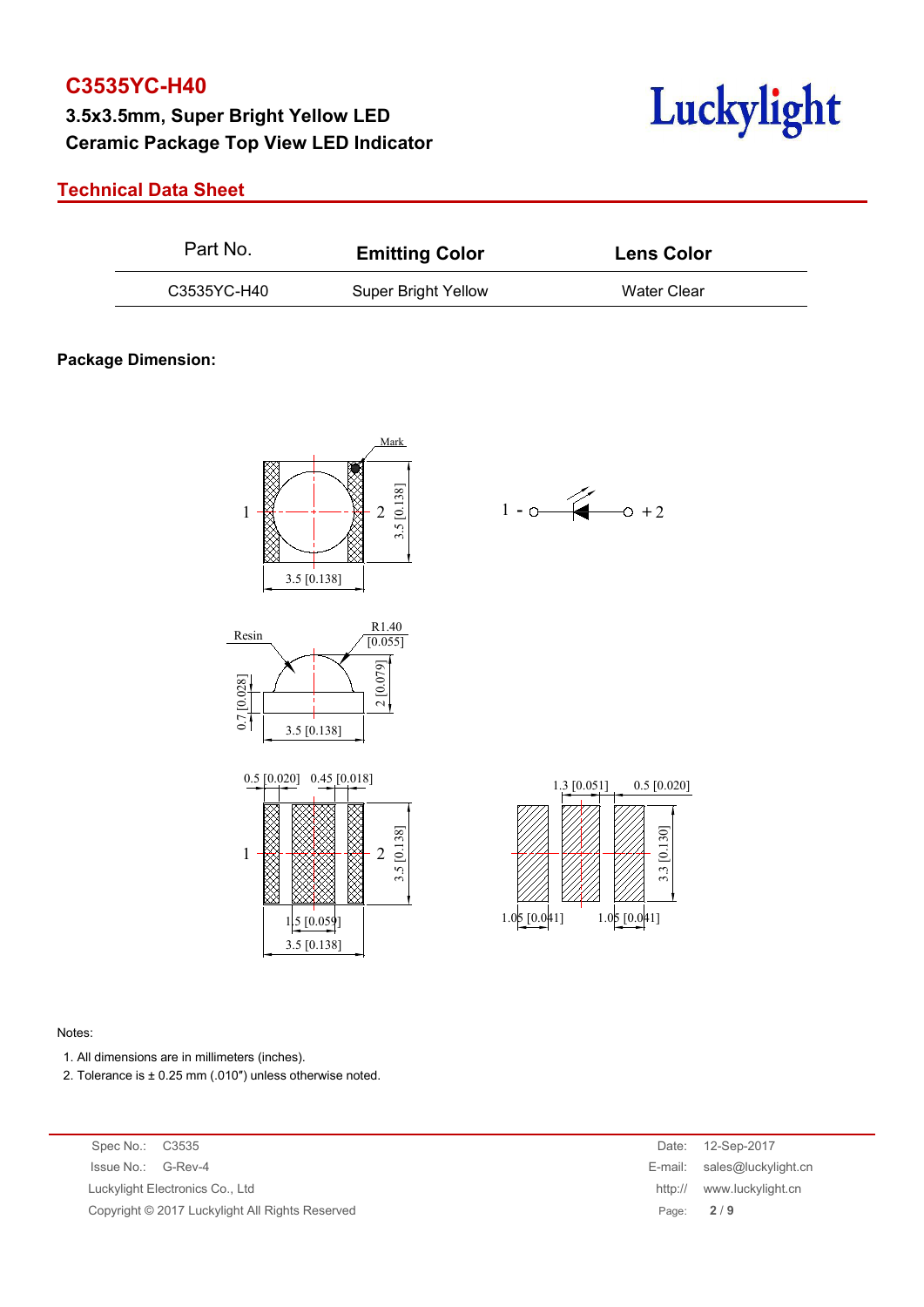# **3.5x3.5mm, Super Bright Yellow LED Ceramic Package Top View LED Indicator**



#### **Technical Data Sheet**

#### **Absolute Maximum Ratings at Ta=25**℃

| <b>Parameters</b>                   | Symbol     | Max                                | Unit |
|-------------------------------------|------------|------------------------------------|------|
| <b>Power Dissipation</b>            | Pd         | $1 - 3$                            | W    |
| Peak Forward Current <sup>(a)</sup> | IFP        | 1000                               | mA   |
| DC Forward Current <sup>(b)</sup>   | IF         | 700                                | mA   |
| Reverse Voltage                     | VR         | 5                                  | V    |
| Electrostatic Discharge (HBM)       | <b>ESD</b> | 4000                               |      |
| <b>LED Junction Temperature</b>     |            | 120                                |      |
| <b>Operating Temperature Range</b>  | Topr       | -40 $\degree$ C to +80 $\degree$ C |      |
| Storage Temperature Range           | Tstg       | -40 $\degree$ C to +85 $\degree$ C |      |
| <b>Soldering Temperature</b>        | Tsld       | 260℃ for 5 Seconds                 |      |

Notes:

a. Derate linearly as shown in derating curve.

b. Duty Factor = 10%, Frequency = 1 kHz

# **Electrical Optical Characteristics at Ta=25**℃

| <b>Parameters</b>                  | Symbol              | Min.  | Typ. | Max.  | Unit          | <b>Test Condition</b> |
|------------------------------------|---------------------|-------|------|-------|---------------|-----------------------|
|                                    | Φv                  | 40    | 50   | $---$ | Im            | $IF = 350mA$          |
| Luminous Flux <sup>(a)</sup>       | Φv                  | 60    | 70   | $---$ | Im            | $IF = 700mA$          |
| Viewing Angle <sup>(b)</sup>       | $2\theta$ 1/2       | $---$ | 120  | $---$ | Deg           | $IF = 350mA$          |
| Peak Emission Wavelength           | λp                  | ---   | 592  | ---   | nm            | $IF = 350mA$          |
| Dominant Wavelength <sup>(C)</sup> | λd                  | $---$ | 590  | $---$ | nm            | $IF = 350mA$          |
| Spectral Line Half-Width           | $\triangle \lambda$ | ---   | 15   | $---$ | nm            | $IF = 350mA$          |
| <b>Forward Voltage</b>             | VF                  | 1.80  | 2.20 | 2.60  | v             | $IF = 350mA$          |
| <b>Thermal Resistance</b>          | Rth j-s             | $---$ | 10   | $---$ | $\degree$ C/W | $IF = 350mA$          |
| <b>Reverse Current</b>             | <b>IR</b>           |       |      | 50    | μA            | $VR=5V$               |

Notes:

a. ALuminous intensity is measured with a light sensor and filter combination that approximates the CIE eye-response curve.

b. 2θ1/2 is the o -axis angle where the luminous intensity is 1⁄2 the peak intensity

c. The dominant wavelength (λd) is derived from the CIE chromaticity diagram and represents the single wavelength which defines the color of the device.

Spec No.: C3535 Date: 12-Sep-2017 Issue No.: G-Rev-4 E-mail: sales@luckylight.cn Luckylight Electronics Co., Ltd http:// www.luckylight.cn Copyright © 2017 Luckylight All Rights Reserved Page: **3** / **9**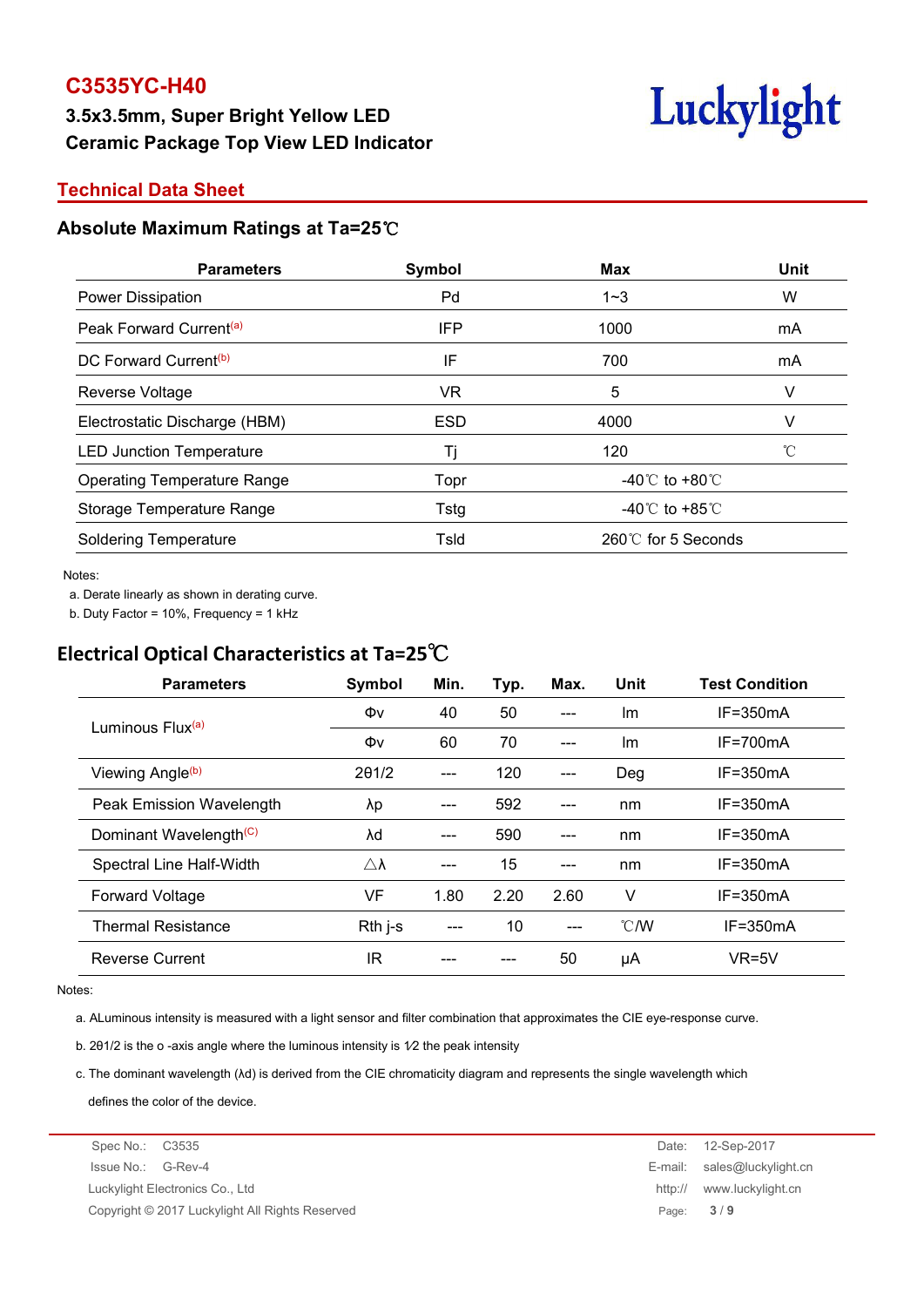**3.5x3.5mm, Super Bright Yellow LED Ceramic Package Top View LED Indicator**

# Luckylight

# **Technical Data Sheet**

### **Typical Electrical / Optical Characteristics Curves (25**℃ **Ambient Temperature Unless Otherwise Noted)**





Luminous Intensity & Forward Current



Spec No.: C3535 Date: 12-Sep-2017 Issue No.: G-Rev-4 E-mail: sales@luckylight.cn Luckylight Electronics Co., Ltd **http:// www.luckylight.cn** http:// www.luckylight.cn Copyright © 2017 Luckylight All Rights Reserved Page: **4** / **9**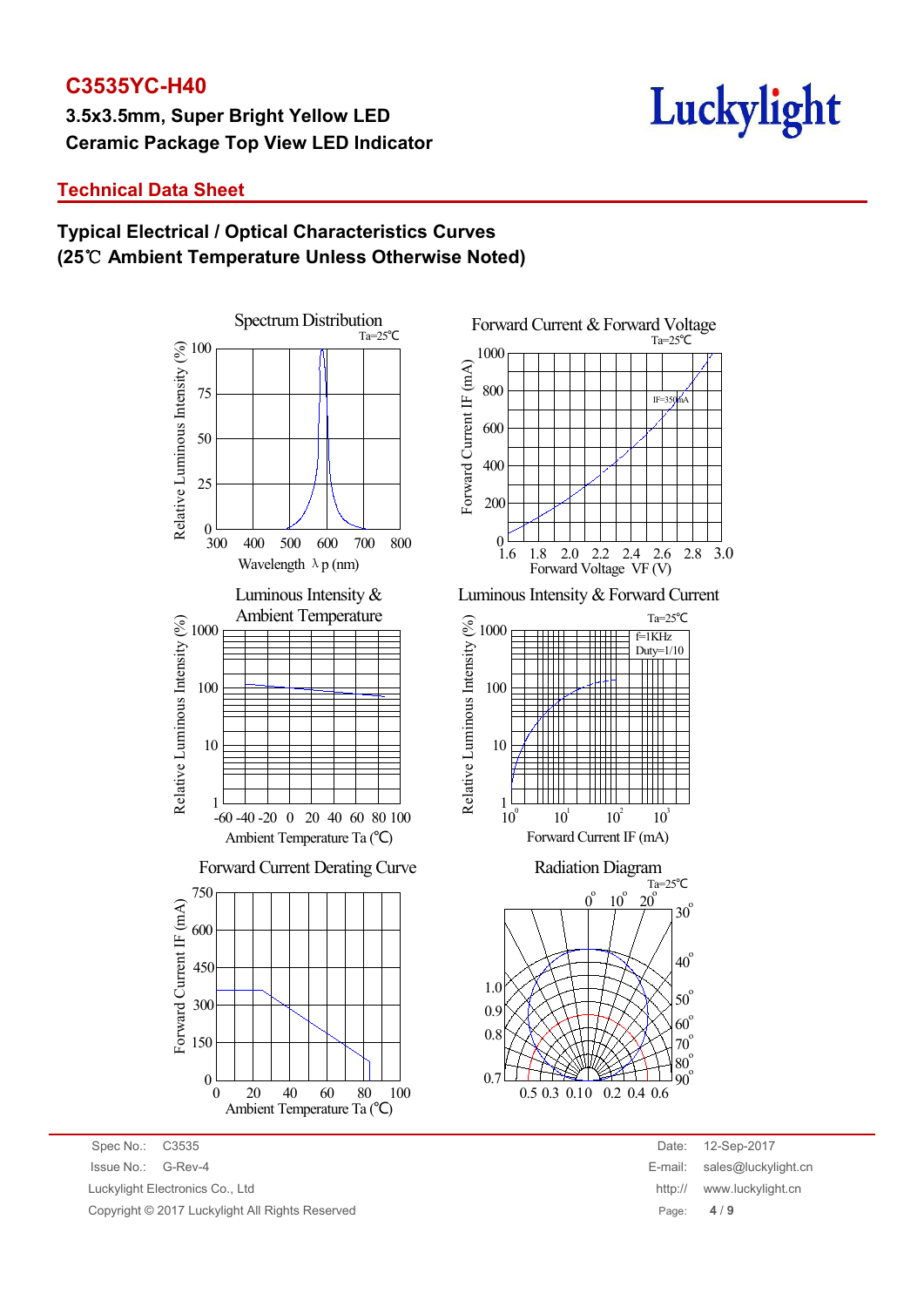**3.5x3.5mm, Super Bright Yellow LED Ceramic Package Top View LED Indicator**



#### **Technical Data Sheet**

#### **Reel Dimensions:**



Tolerance:  $\pm$ 0.25mm

#### **Carrier Tape Dimensions:**

Loaded quantity 1000 pcs per reel.



Spec No.: C3535 Date: 12-Sep-2017 Issue No.: G-Rev-4 E-mail: sales@luckylight.cn Luckylight Electronics Co., Ltd http:// www.luckylight.cn Copyright © 2017 Luckylight All Rights Reserved Page: **5** / **9**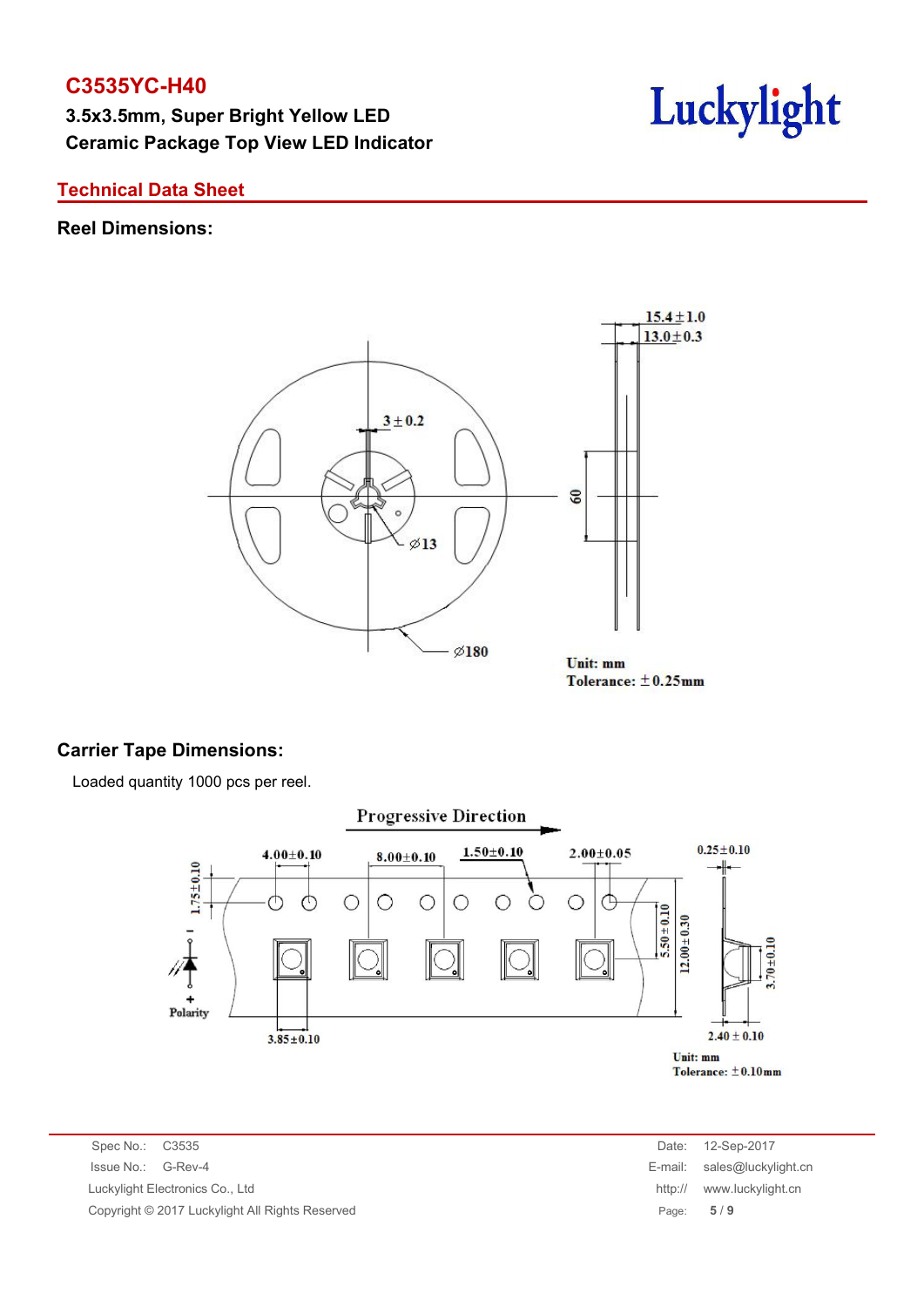# **3.5x3.5mm, Super Bright Yellow LED Ceramic Package Top View LED Indicator**



#### **Technical Data Sheet**

#### **Packing & Label Specifications:**

Moisture Resistant Packaging:



Label



| Spec No.: C3535                                 | Date:   | 12-Sep-2017                 |
|-------------------------------------------------|---------|-----------------------------|
| Issue No.: G-Rev-4                              |         | E-mail: sales@luckylight.cn |
| Luckylight Electronics Co., Ltd                 | http:// | www.luckylight.cn           |
| Copyright © 2017 Luckylight All Rights Reserved |         | Page: $6/9$                 |
|                                                 |         |                             |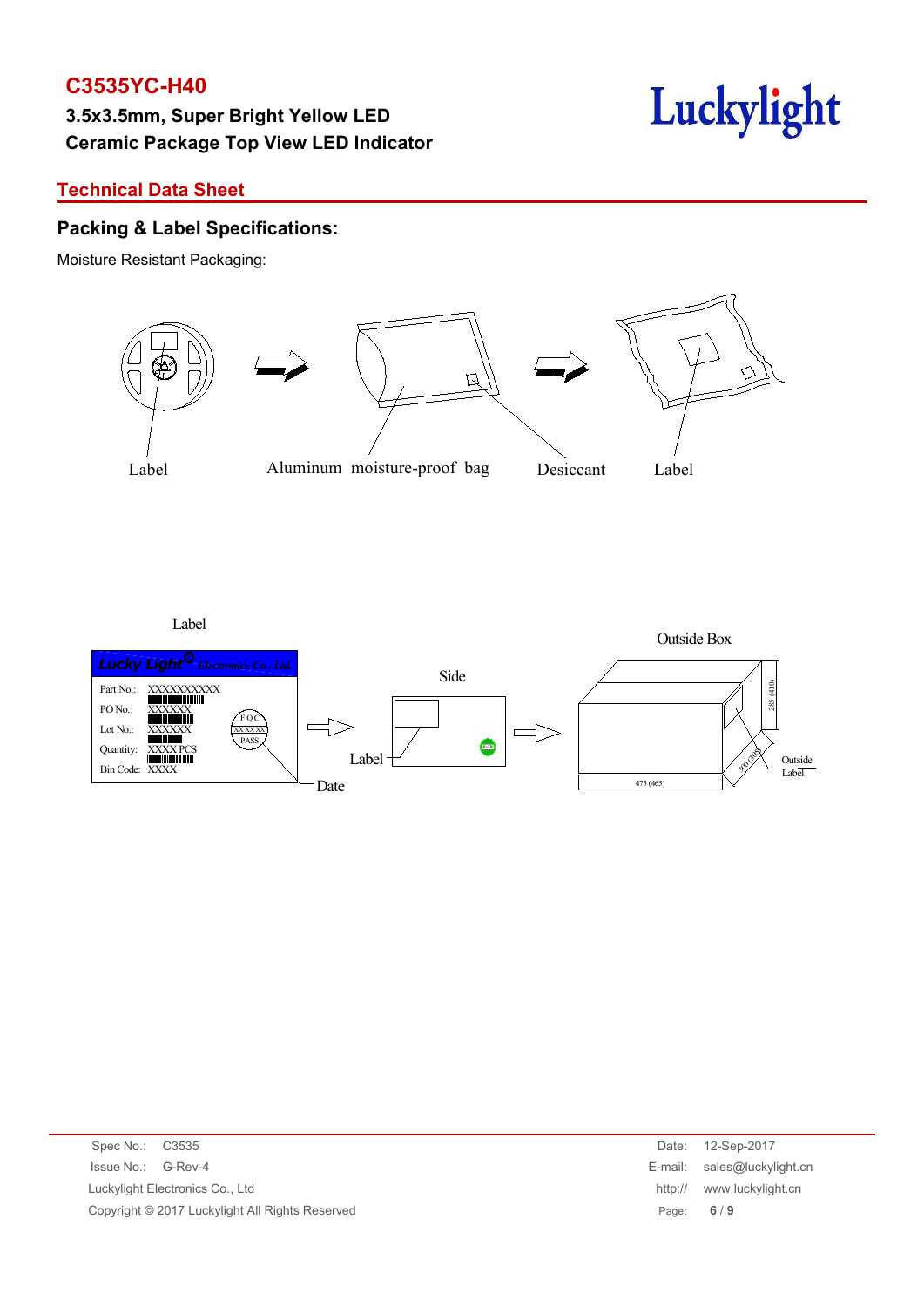# **3.5x3.5mm, Super Bright Yellow LED Ceramic Package Top View LED Indicator**

# Luckylight

# **Technical Data Sheet**

**1. Handling Precautions:**

#### **CAUTIONS**

- 1.1. Handle the component along the side surfaces by using forceps or appropriate tools.
- 1.2. Do not directly touch or handle the silicone lens surface. It may damage the internal circuitry.
- 1.3. Do not stack together assembled PCBs containing exposed LEDs. Impact may scratch the silicone lens or damage the internal circuitry.



Compare to epoxy encapsulant that is hard and brittle, silicone is softer and flexible. Although its characteristic significantly reduces thermal stress, it is more susceptible to damage by external mechanical force. As a result, special handling precautions need to be observed during assembly using silicone encapsulated LED products. Failure to comply might lead to damage and premature failure of the LED.

#### **2. Storage**

- 2.1.Do not open moisture proof bag before the products are ready to use.
- 2.2.Before opening the package, the LEDs should be kept at 30°C or less and 60%RH or less.
- 2.3.The LEDs should be used within a year.
- 2.4.After opening the package, the LEDs should be kept at 30°C or less and 60%RH or less.
- 2.5.The LEDs should be used within 24 hours after opening the package.
- 2.6.If the moisture adsorbent material has fabled away or the LEDs have exceeded the storage time, baking treatment should be performed using the following conditions. Baking treatment: 65±5°C for 24 hours.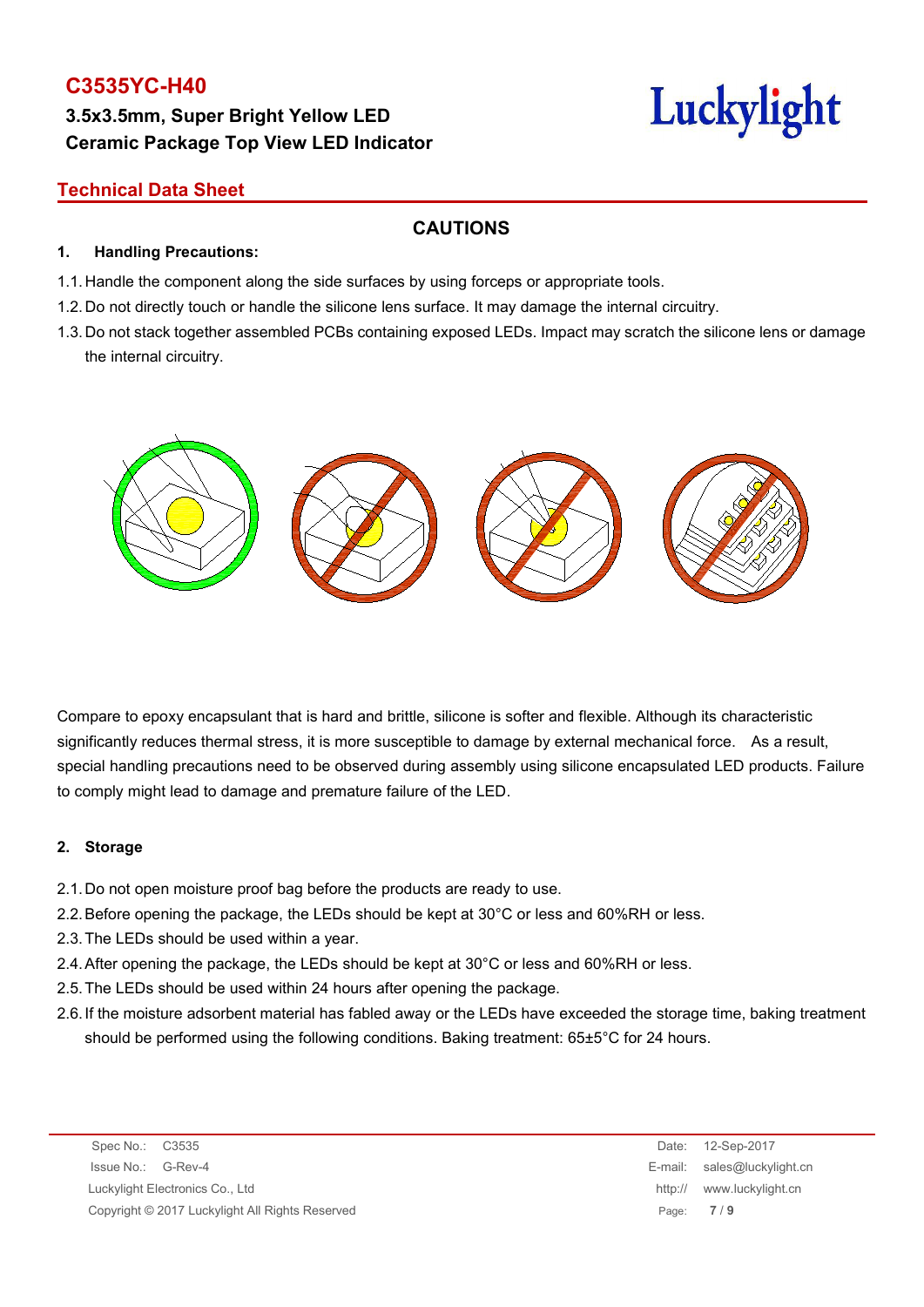# **3.5x3.5mm, Super Bright Yellow LED Ceramic Package Top View LED Indicator**



#### **Technical Data Sheet**

#### 3. **Soldering Condition**

#### 3.1.Pb-free solder temperature profile



- 3.2.Reflow soldering should not be done more than two times.
- 3.3.When soldering, do not put stress on the LEDs during heating.
- 3.4.After soldering, do not warp the circuit board.
- 3.5.Recommended soldering conditions:

| Reflow soldering     |                               | Soldering iron |                      |  |  |
|----------------------|-------------------------------|----------------|----------------------|--|--|
| Pre-heat             | $150 - 200^{\circ}C$          | Temperature    | $300^{\circ}$ C Max. |  |  |
| <b>Pre-heat time</b> | 120 sec. Max.                 | Soldering time | 3 sec. Max.          |  |  |
| Peak temperature     | $260^{\circ}$ C Max.          |                | (one time only)      |  |  |
| Soldering time       | 10 sec. Max. (Max. two times) |                |                      |  |  |

3.6.Because different board designs use different number and types of devices, solder pastes, reflow ovens, and circuit boards, no single temperature profile works for all possible combinations.

|         | 12-Sep-2017                 |
|---------|-----------------------------|
|         | E-mail: sales@luckylight.cn |
| http:// | www.luckylight.cn           |
|         | Page: $8/9$                 |
|         | Date:                       |